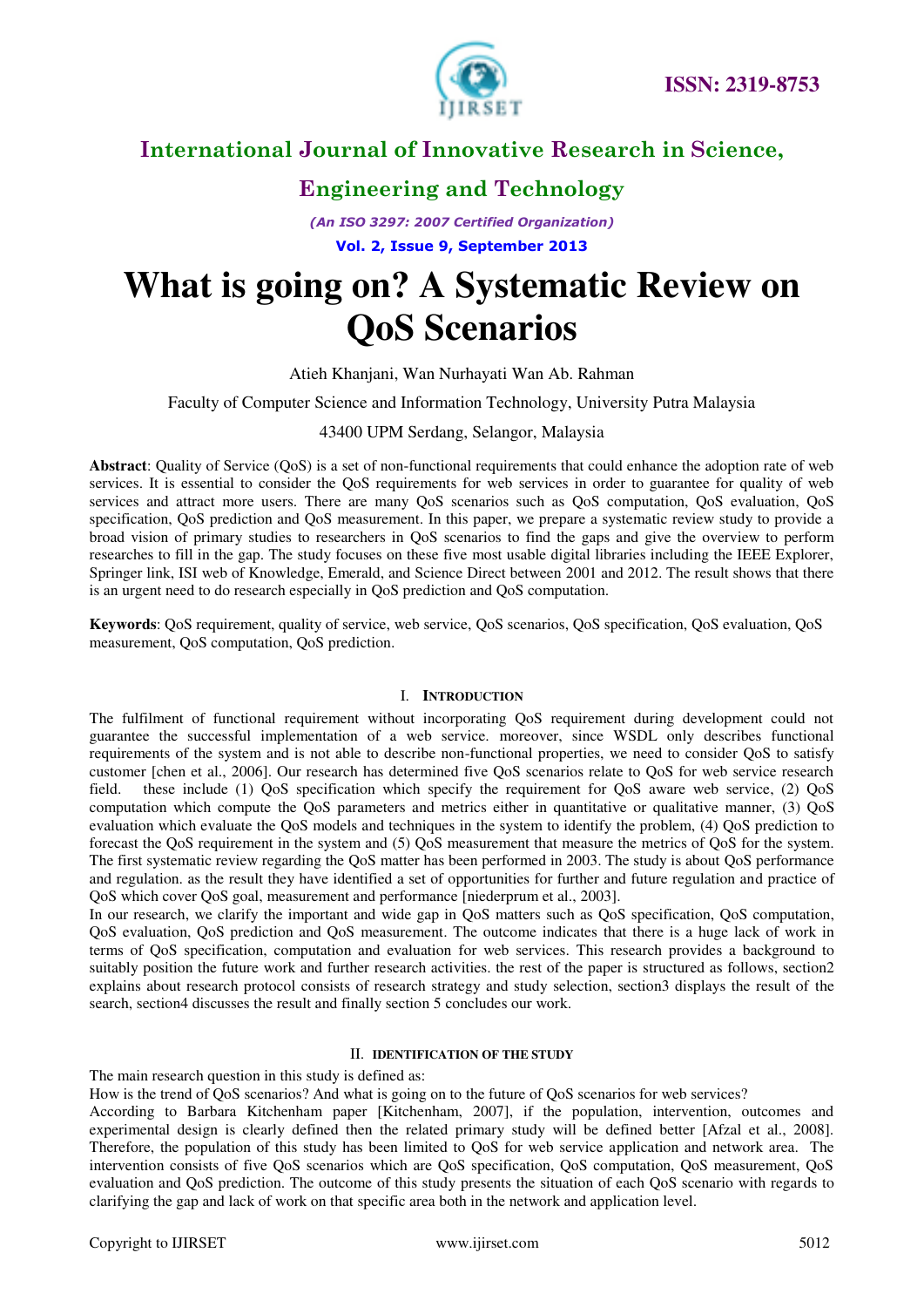

# **Engineering and Technology**

*(An ISO 3297: 2007 Certified Organization)*  **Vol. 2, Issue 9, September 2013**

#### III. **GENERATING A SEARCH STUDY**

The following search terms have been used to find the relevant papers:

- i. Population: web services, web applications, network
- ii. Intervention: Quality of service (QoS) specification, QoS computation, QoS evaluation and QoS measurement.
- iii. Outcomes: non functional, QoS quality properties. Since this research is related to quality, the over all aspects of web services quality such as reliability, performance, availability, accessibility, speedy, integrity, usability, reusability, flexibility, interoperability, network security, maintainability, dependability, exception handling should be considered.

We have also used this Boolean search string to find the relevant papers: "QoS specification" AND "QoS computation" AND "QoS evaluation".

The digital libraries applied to search the papers are as follows:

- i. IEEE Explore
- ii. Springer link
- iii. ISI web of knowledge
- iv. Science direct
- v. Scopus
- vi. Emerald

The search was conducted by the time span 2003-2012 and in both area of journals and conferences.

#### IV. **STUDY SELECTION**

QoS scenarios play very important role and they are necessary to be considered in order to improve the quality of web services and the Internet communication over the network. In this study we have selected the papers in computer science area and excluded the QoS in another area such as electronic and communication. In some libraries, we mentioned only journal as the contribution of the journals on those libraries were more important rather than conference proceedings. Besides, the number of conference papers in some libraries for examples Springer-link, ISI web of knowledge, Science direct and Emerald were quite few (only 1-2). However, in other libraries such as IEEE Explore and Scopus we consider the number of conference papers as well. The search was in all the field not only title, neither abstract nor key word. Only in Springer link digital libraries we have mentioned chapter book as well. We also have repeated the search that combine of each scenario with the others such as "QoS specification" And "QoS computation". Since the result for another combination of the scenarios like triple or even four or five combination of them, was not useful and as there was almost zero in each library. Therefore, we ignore that part. We have repeated the search for each digital library and for each scenario two times.

#### V. **RESULT**

The result illustrates that in overall the total number of papers in QoS prediction and QoS computation has the minimum rate of published papers compare to another scenarios. However, from the following tables we can see that in Emerald digital library we do not have even one paper regarding QoS prediction. In summary, the results clearly indicate the lack of work in QoS prediction and computation and totally in all the five QoS scenarios as well. Table 1 shows the number of papers in IEEE explore and Scopus digital libraries for journals and conferences.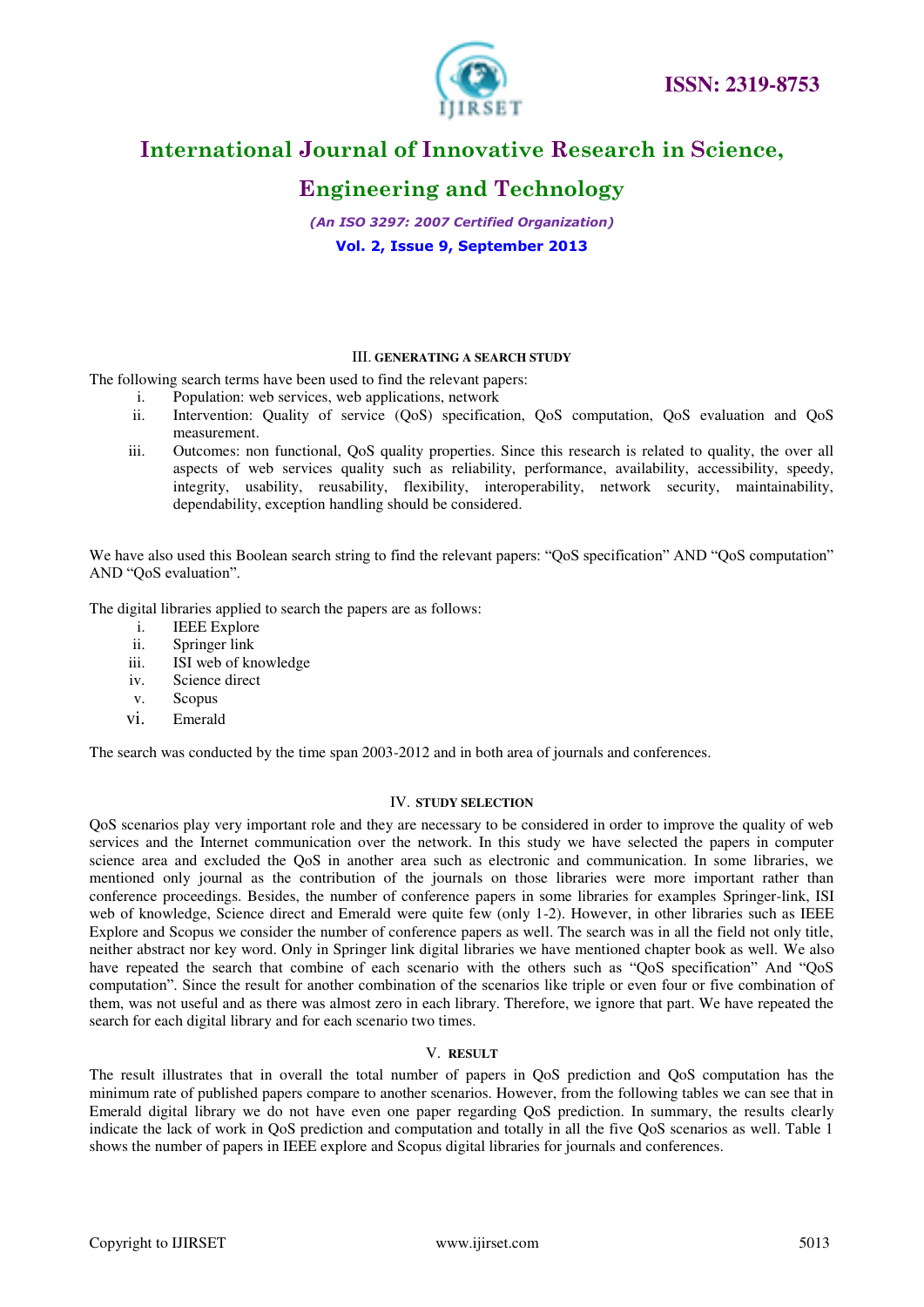

### **Engineering and Technology**

*(An ISO 3297: 2007 Certified Organization)* 

### **Vol. 2, Issue 9, September 2013**

TABLE I NUMBER OF PAPERS IN IEEE AND SCOPUS

| OoS scenario      | Conference | <b>Journal</b> | DL          | <b>Total</b><br>articles |
|-------------------|------------|----------------|-------------|--------------------------|
| QoS Specification | 44         | 6              | <b>IEEE</b> | 55                       |
| QoS computation   | 4          | $\Omega$       | <b>IEEE</b> | $\overline{4}$           |
| OoS evaluation    | 76         | $\overline{c}$ | <b>IEEE</b> | 78                       |
| OoS measurement   | 63         | 5              | <b>IEEE</b> | 68                       |
| QoS prediction    | 48         | 3              | <b>IEEE</b> | 51                       |
| QoS Specification | 301        | 129            | Scopus      | 430                      |
| QoS computation   | 316        | 130            | Scopus      | 446                      |
| OoS evaluation    | 254        | 140            | Scopus      | 394                      |
| OoS measurement   | 227        | 140            | Scopus      | 367                      |
| QoS prediction    | 154        | 45             | Scopus      | 199                      |

Table 2 indicates the number of journal papers extracted from three digital libraries such as Science direct, ISI web of knowledge, and Emerald journals regard to five QoS scenarios. As the table shows the number of journal papers for QoS prediction in both Science direct and Emerald digital libraries is less than other Scenarios while in ISI web of knowledge this minimum rate belongs to QoS computation with only one paper in that area. However, the maximum rate is for QoS measurement for both Science direct and ISI web of knowledge digital libraries while this maximum rate for emerald journal belongs to QOS specification.

| QoS scenario      | <b>Journal</b> | DL                      | <b>Total</b>   |  |
|-------------------|----------------|-------------------------|----------------|--|
| QoS Specification | 26             | Science direct          | 26             |  |
| QoS computation   | 38             | Science direct          | 38             |  |
| OoS evaluation    | 63             | Science direct          | 63             |  |
| QoS measurement   | 104            | Science direct          | 104            |  |
| QoS prediction    | 16             | Science direct          | 16             |  |
| QoS Specification | 9              | ISI web of<br>Knowledge | 9              |  |
| QoS computation   | 1              | <b>ISI</b>              | 1              |  |
| QoS evaluation    | $\overline{c}$ | ISI                     | $\overline{c}$ |  |
| QoS measurement   | 30             | <b>ISI</b>              | 30             |  |
| QoS prediction    | 3              | <b>ISI</b>              | 3              |  |
| QoS Specification | 3              | Emerald                 | 3              |  |
| QoS computation   | $\overline{2}$ | Emerald                 | $\mathfrak{D}$ |  |
| QoS evaluation    | 1              | Emerald                 |                |  |
| OoS measurement   | $\overline{c}$ | Emerald                 | $\overline{c}$ |  |
| QoS prediction    | $\Omega$       | Emerald                 | $\overline{0}$ |  |

TABLE II NUMBER OF JOURNALS IN THREE DIGITAL LIBRARIES

Table 3 illustrates the number of journal and book chapter in Springer Link digital library. As it is obvious from the table, the minimum rate of paper belongs to QoS computation scenarios in journals while for the eBook the minimum is for QoS prediction. However the maximum rate for both journal and eBook chapter belongs to QOS specification.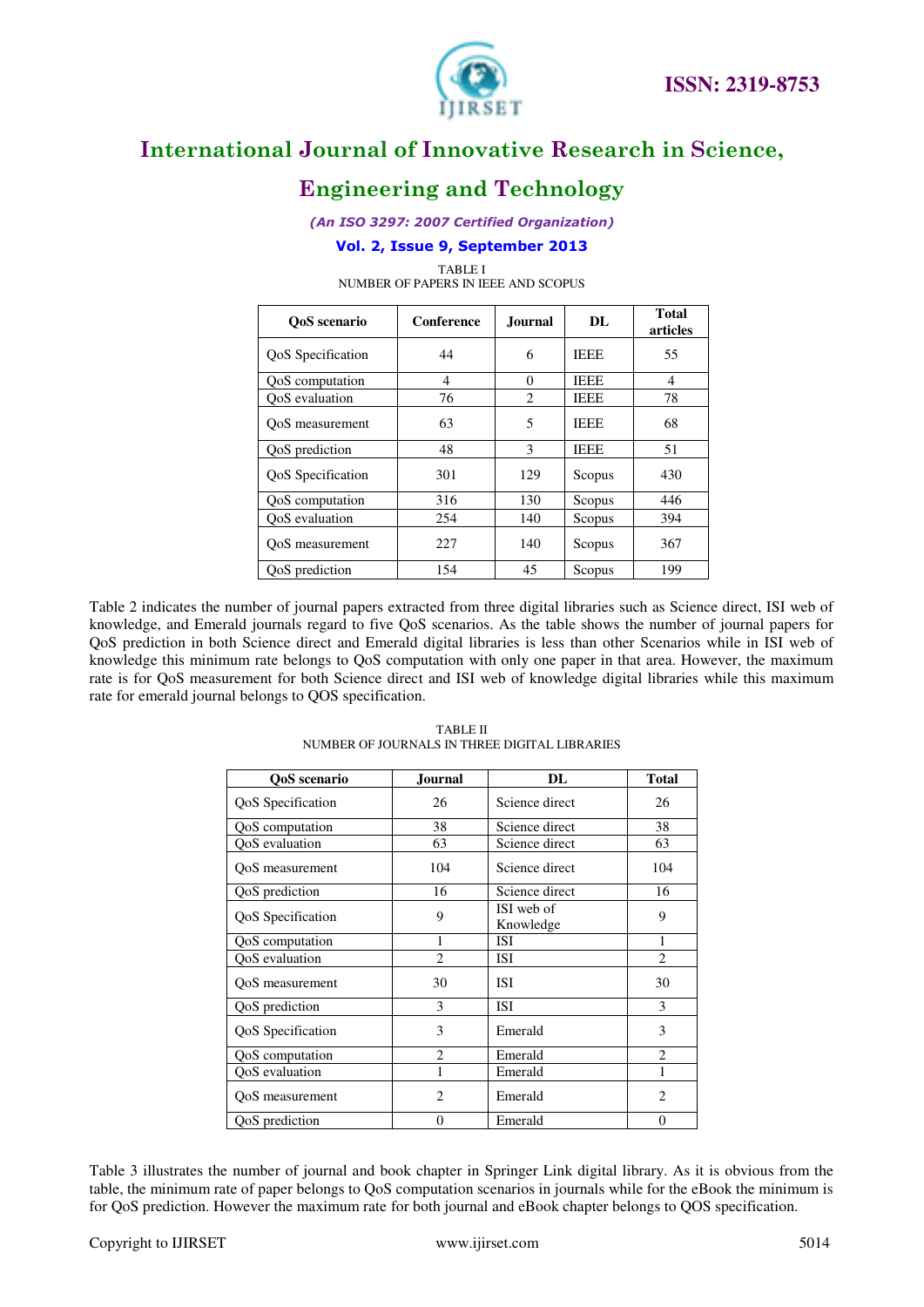

# **Engineering and Technology**

*(An ISO 3297: 2007 Certified Organization)* 

### **Vol. 2, Issue 9, September 2013**

TABLE III

NUMBER OF PAPERS AND BOOK CHAPTER IN SPRINGER LINK

| OoS scenario             | Journal | Chapter $\&$<br><b>EBook</b> | DL.           | <b>Total</b> |
|--------------------------|---------|------------------------------|---------------|--------------|
| <b>QoS</b> Specification | 92      | 315                          | Springer link | 406          |
| QoS computation          | 15      | 95                           | Springer link | 110          |
| OoS evaluation           | 42      | 121                          | Springer link | 163          |
| OoS measurement          | 47      | 197                          | Springer link | 244          |
| QoS prediction           | 18      | 65                           | Springer link | 83           |

Table 4 classifies the paper in another way according to scenarios and digital libraries so that the comparison will be easier. As it is clear from the table, the number of journal papers for QoS prediction in Science direct, Emerald and Scopus digital libraries is less than the other scenarios while in ISI web of knowledge, IEEE and Springer the number of journal for QoS computation is less than the other scenarios.

TABLE IV QOS SCENARIOS AND LIBRARIES

| QoS<br>DL<br>(Journal) | <b>Specification</b> | Computation | <b>Evaluation</b> | <b>Measurement</b> | <b>Prediction</b> |
|------------------------|----------------------|-------------|-------------------|--------------------|-------------------|
| ISI                    |                      |             |                   | 30                 |                   |
| Science                | 26                   | 38          | 63                | 104                | 16                |
| Emerald                |                      |             |                   |                    |                   |
| IEEE                   | 44                   |             | 76                | 63                 | 48                |
| Scopus                 | 129                  | 130         | 140               | 140                | 45                |
| Springer               | 92                   | 15          | 42                |                    | 18                |

We have repeated the result for the combination of pair scenarios and the result have been illustrated in table 5 and 6. Table 5 shows the pair combinations of each QoS scenario with each other. We have brought only IEEE digital libraries search due to the lack of space. The result shows that for journals we have three combination searches with no result such as QoS specification and measurement, QoS evaluation and prediction, QoS measurement and prediction. Moreover, the number of conferences in these three combinations is less than the others as well.

TABLE V PAIR COMBINATIONS OF QOS SCENARIOS

| <b>OoS</b> Scenarios       | DL.         |                             | C   |
|----------------------------|-------------|-----------------------------|-----|
| Specification, Computation | <b>IEEE</b> | 7                           | 53  |
| Specification, Evaluation  | <b>IEEE</b> | 9                           | 125 |
| Specification, Measurement | <b>IEEE</b> | $\Omega$                    |     |
| Specification, Prediction  | <b>IEEE</b> | 8                           | 97  |
| Computation, Evaluation    | <b>IEEE</b> | $\mathcal{D}_{\mathcal{L}}$ | 80  |
| Computation, Measurement   | <b>IEEE</b> | 5                           | 67  |
| computation, prediction    | <b>IEEE</b> |                             | 52  |
| evaluation, measurement    | <b>IEEE</b> | 7                           | 139 |
| evaluation, prediction     | <b>IEEE</b> | $\Omega$                    |     |
| measurement, prediction    | IEEE        |                             | 3   |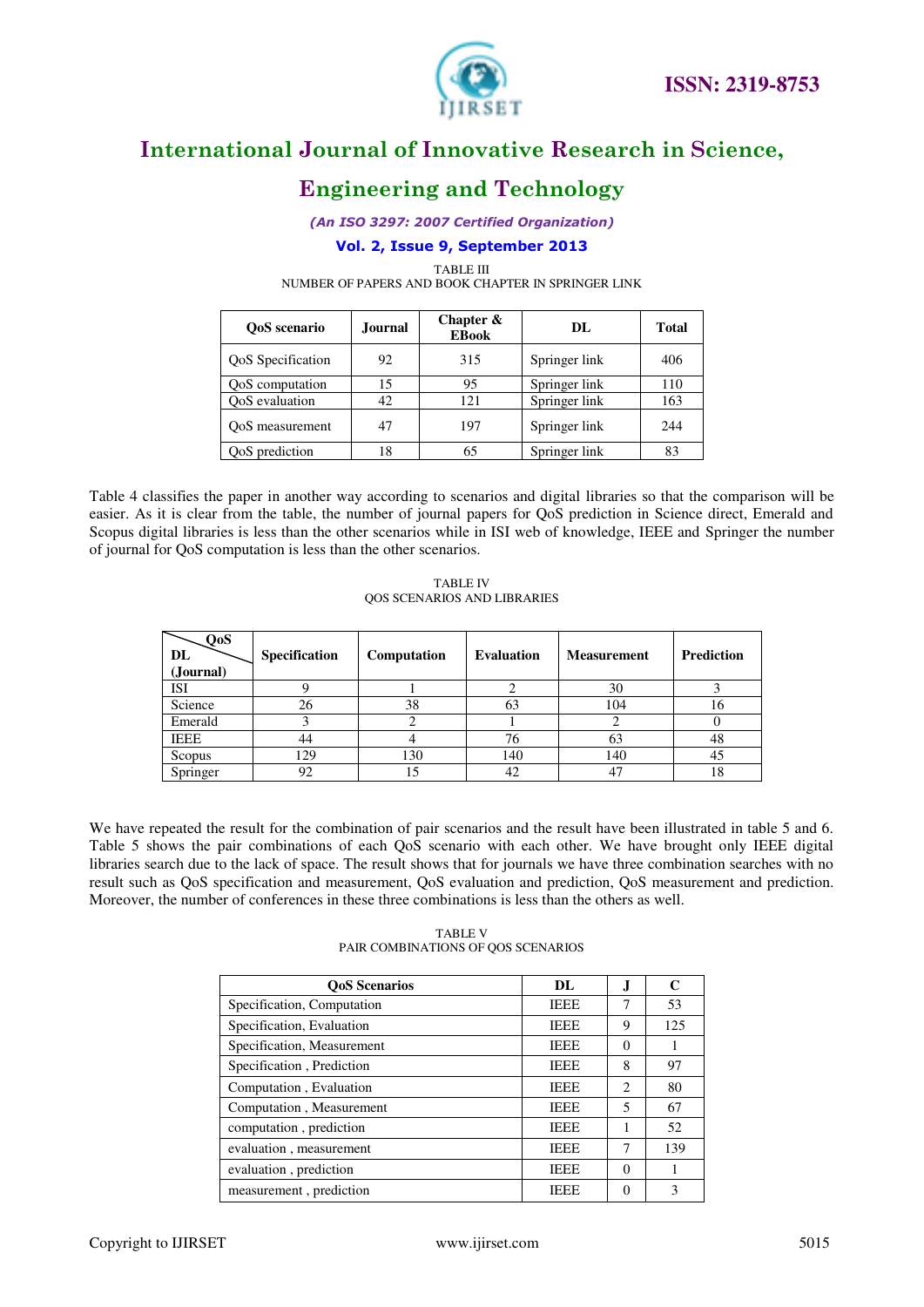

# **Engineering and Technology**

*(An ISO 3297: 2007 Certified Organization)* 

### **Vol. 2, Issue 9, September 2013**

In any way from the papers is clear that we have big gap and lack of work in terms of prediction. Even in the next repetition of search we see the triples with prediction becomes minimum although they merged with measurement that is maximum work in single search. As it is clear from table 6, there is only one conference paper in IEEE Explore digital library that included four scenarios such as specification, computation, evaluation and measurement.

| <b>QoS</b> Scenarios                                | DL.         |    | C   |
|-----------------------------------------------------|-------------|----|-----|
| Specification, computation, evaluation              | <b>IEEE</b> | 9  | 129 |
| Specification, computation, evaluation, measurement | <b>IEEE</b> | 0  |     |
| computation, evaluation, measurement                | <b>IEEE</b> | 7  | 143 |
| evaluation, measurement, prediction                 | <b>IEEE</b> | 8  | 185 |
| Computation, measurement, prediction                | <b>IEEE</b> | 6  | 114 |
| Computation, evaluation, prediction                 | <b>IEEE</b> | 3  | 127 |
| Specification, computation, measurement             | <b>IEEE</b> | 12 | 115 |
| Specification, evaluation, prediction               | <b>IEEE</b> | 10 | 172 |
| Specification, computation, evaluation              | <b>IEEE</b> | 9  | 129 |
| Specification, measurement, evaluation              | <b>IEEE</b> | 14 | 187 |
| Specification, computation, prediction              | <b>IEEE</b> | 8  | 101 |

TABLE VI TRIPLE COMBINATIONS OF QOS SCENARIOS

Figure 1 below indicates the rate of journal publications in different digital libraries for each QoS scenario. It is obvious from the graph that in IEEE, Springer and ISI web of knowledge digital libraries are the most popular libraries around the world, the rate of QoS computation is less than the other scenarios compare to another libraries. The type of papers within the figure consists of journal publication only.



#### VI. **DISCUSSION**

This section gives a broad overview of research and highlights the gap regards to the five QoS scenarios. The QoS scenarios include QoS computation, QoS measurement, QoS prediction, QoS specification and QoS evaluation.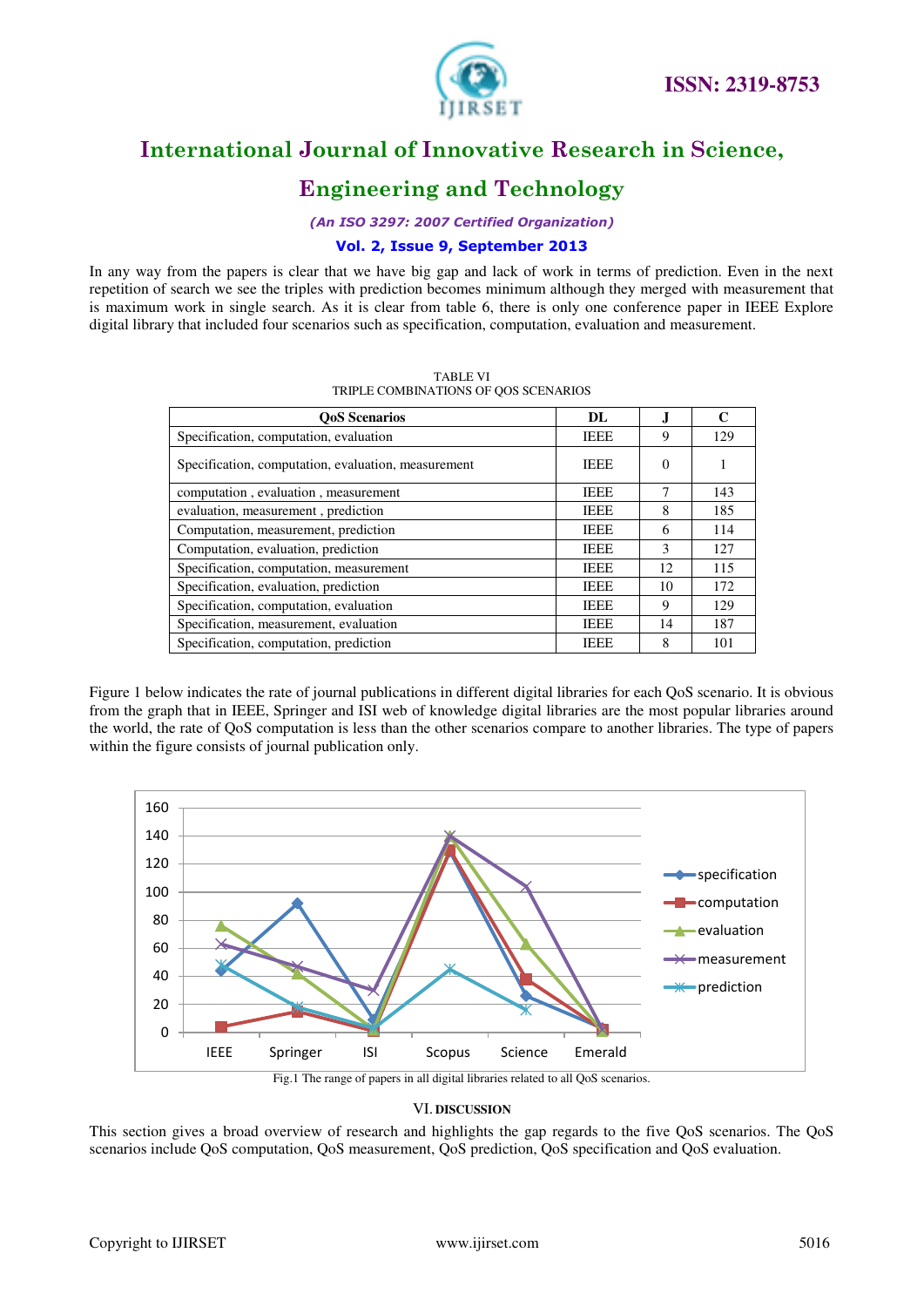

# **Engineering and Technology**

*(An ISO 3297: 2007 Certified Organization)*  **Vol. 2, Issue 9, September 2013**

### *A. QoS computation*

QoS computation plays a vital role in web service selection. It consists of user satisfaction calculation, property value pre-processing and aggregation of multiple QoS properties aspects. The user requirements can be submitted during the computation process of QoS, and the degree of satisfaction to meets the requirements through the service can be calculated [ Shi et al., 2012]. The authors examined QoS computation from the experienced and novice users' perspectives and proposed a user-cantered computation model for QoS to provide a new choice of normalization in attribute value pre-processing terms, an approach of approximation in user satisfaction calculation aspect, and a weight suggestion way in aggregation of multiple properties aspect. In [Liu, et al., 2004] they talked about QoS computation regarding three generic criteria of QoS including reputation, execution duration and price. Besides, they mentioned about usability as business related criteria of QoS. The authors have also stated that execution price can be provided by service providers and execution duration can be computed based on service invocation instances, while service reputation is based on service requesters' feedback.

In [Syed Muhammad, 2006] the author presented a fair QoS computation framework for web service selection. The author mentioned that the QoS model should be quite intelligent to predict the trend of QoS from certain providers at run time and also to notify the provider when the QoS of its service is below a certain threshold. In another research [Moussa and Kohout, 2001] the authors proposed an approach to build a new paradigm for modelling and solving QoS computation problems by providing a foundation and overview of the possible utilization of fuzzy logic in the area of QoS data communication. Since user satisfaction is influenced by optimizing service QoS computation, therefore QoS computation techniques are used to return the real QoS user experience during execution of service. The authors in [Wagner et al., 2012] proposed a new QoS technique considering QoS dependencies and can be used for multiple workflows at the same time.

#### *B. QoS measurement*

QoS measurement techniques are essential for estimating the prior of performance metrics to confirm its QoS. There are two main categories for measurement scheme: (1) active (obtaining direct delay performance through transmitting search by sender and then receive a response by receiver) and (2) passive measurement (indirect estimation of delay performance by suing equipment) [Ryoki, et al., 2002]. In the design part of web service development, the measurement details for the definition of metrics should be separated. Measurement partner which is a group of performing measurement tasks should fill in the metric measurement details, according to the service execution environment [Zhou et al., 2005].

The authors in another paper mentioned that it is essential to support a measurement system as well as QoS-aware discovery system to improve provider's competition benefits. The authors presented a framework for QoS measurement based on DAML ontology along with measurement code generator to help generating measurement code based on DAML specification [Zhou et al., 2005]. In [Saito et al., 2007] the authors proposed a rapid and efficient scheme for measurement of end-to-end QoS systems. The framework gathers the information of QoS and autonomously measured at each network layer and then estimates the attributes of end-to-end QoS system from the gathered data.

The authors in [Yang et al., 2009] presented a scalable, distributed and cooperative framework for QoS measurement using multi agent technique to provide an independent service for network application which measure QoS characteristics because currently the overlay network application fulfil measurement themselves. Another paper creates a new technique to gather and analyse the behaviour of user service selection and set the characteristics of measurement for QoS automatically. The technique is based on QoS constraint and clarifies the QoS measurement and their weight in different area [Liu et al., 2009]. A survey has been performed concentrating on QoS measurement and semantic service retrieval in digital ecosystem environment through a case study to explore and formulate the existence issues in that domain by presenting a solution [Dong et al., 2010].

#### *C. QoS prediction*

QoS prediction is important for both users and providers. In terms of users because of choosing providers for optimal provision regarding QoS of their application, and for providers they are willing to perform QoS forecasting to plan resource assignment to applications and users, to provide capacity planning and network dimensioning considering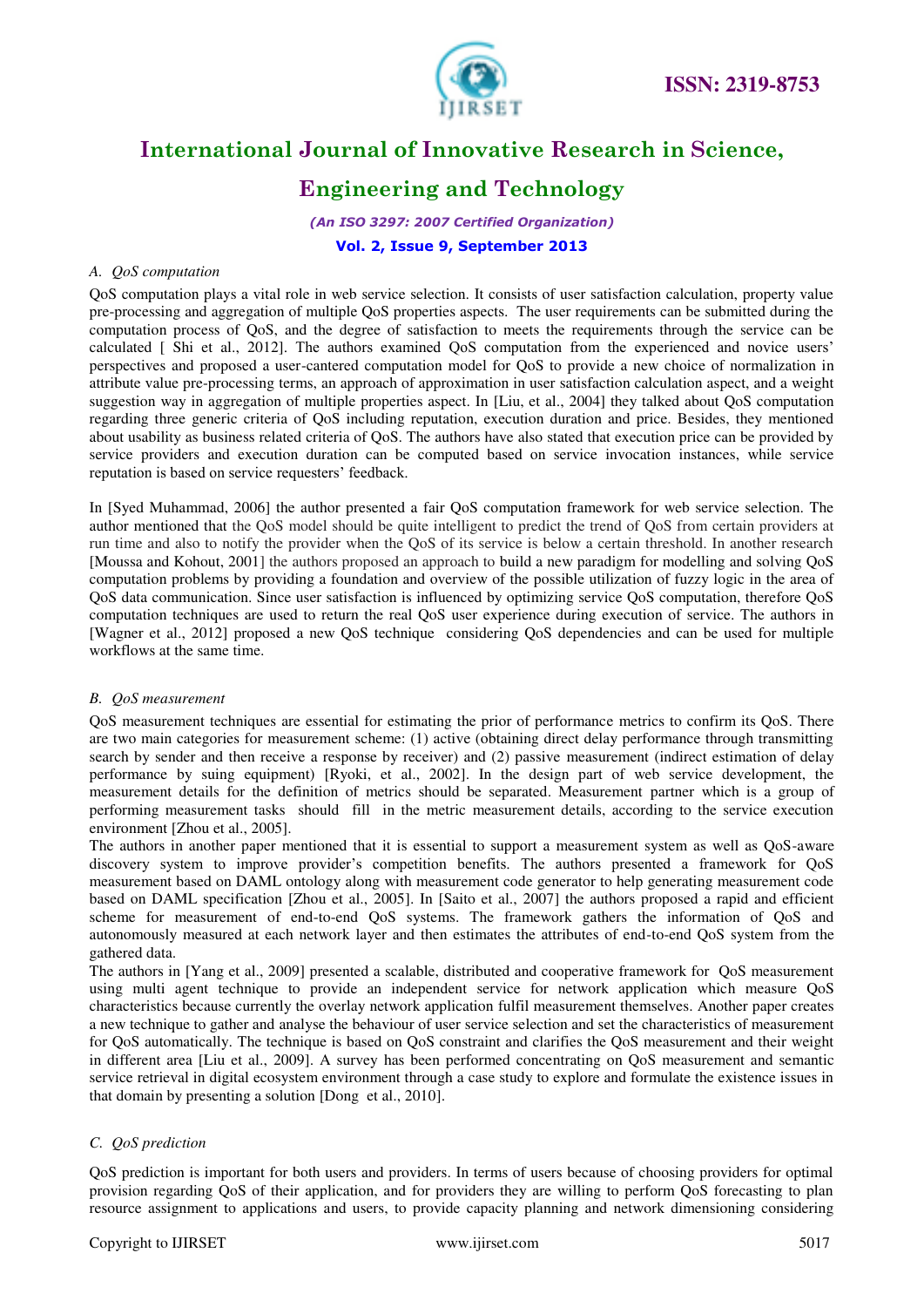



# **Engineering and Technology**

*(An ISO 3297: 2007 Certified Organization)* 

#### **Vol. 2, Issue 9, September 2013**

short-, medium- and long QoS forecasts based on real network measurements [Miloucheva et al., 2003]. Predicting of QoS changes in discovery phase can reduce the web services thrash [Li et al., 2009].

In [Yang et al., 2003] they proposed a QoS prediction approach regarding to dynamic, real time and distributed benchmark employed as Test bed. The authors introduced in the paper a strong algorithm to reject outliers automatically and achieve predicting of path latency. They have experimentally evaluated that their technique has higher accuracy compare to previous methods. In [Dong et al., 2009] the authors proposed a technique for performance prediction of composition in web services based on BPEL which translate specification of web service composition into Stochastic Petri Nets (SPN) model and then drive the analytical prediction of performance in process completion time. The following papers talked about the QoS attributes prediction such as reliability prediction [Ren et al., 2009; Zheng and Lyu, 2010], performance prediction [Gao and Wu, 2005; Dong et al., 2009].

We have also some researches performed to forecast QoS by some techniques such as QoS Ontology and BP Neutral Networks [Hai and Li, 2012], Collaborative Filtering [Shao et al., 2007], ARIMA and GARCH Models [Amin etal., 2012, Neighbourhood Integrated Matrix Factorization [Zheng et al., 2012], Multi-Dimension QoS [Li et al., 2011], Collaborative Filtering [Zhang et al., 2010], service using information [Zhang et al., 2010], improved collaborative filtering [Li et al. 2010], Multi Agents [Malak et al., 2009] which most of them are focusing on user perspective.

#### *D. QoS specification*

QoS specification can be clarified by a specification language or a set of pre-defined APIs [Zhou et al., 2006]. The authors in [Zhou et al., 2006] proposed a semantic quality of service specification model that is ontology based technique to facilitates information sharing and negotiation among QoS entities along the end-to-end path.

In [Jin and Nahrstedt, 2004] they mentioned that QoS specification should describe qualitative and quantitative QoS parameters, has to be naturally declarative and must specify the requirement only. They categorized the QoS specification languages by providing taxonomy. The authors mentioned five criteria for having good QoS specification such as expressiveness, declaratively, independence, extensibility and reusability. In [Tondello and Siqueira 2008] the authors presented an ontology to enable QoS specification for semantic web service which can be used on both development stage and publishing and discovery stages of web services.

 In Ambient Intelligence (AMI) systems [Schneider et al., 2007] they elaborated QoS specification of AmI systems and described an initial technique towards a solution. They argued that current QoS specification approaches are more focusing on communication systems and do not address the issues such as high dynamics aspects. The authors stated that the service specification includes syntactic specification and semantic specification. Semantic service specification is needed when the composition should be done automatically while the syntactic specification consists of functional aspects of the services included the information of the quality of data. It seems that syntactic specification captures both functional and non-functional (QoS) information.

In [Wang et al., 2007] they provided a specification language with a tool to define OoS requirements, offers and contracts. In their framework, they consider three types of services: task-oriented services, message-oriented and streaming media services. In 2004, a research survey has been done to compare the QoS specification languages for distributed multimedia application to show how to evaluate QoS specification languages, and for designing new language what aspects should be considered [Jin and Nahrstedt, 2004].

#### *E. QoS evaluation*

QoS evaluation is necessary and crucial specially in network issue and from user's perspective due to identifying the problem may occur in the subscribe [Cotanis, 2005]. In [Shiping and Greenfield, 2004] the authors presented an empirical study to evaluate the implementation of QoS for a JMS product (an API specification to define a standard to access messaging services for java applications). In [Lo and Wang, 2007] the authors presented a QoS evaluation framework called (CosmosQoS) for QoS-required Web services to monitor, store and evaluate the physical usage and post-condition of requested web services in a requester-located network . The authors believe that the proposed model support users to properly select QoS based web services and also to effect of network connection and configuration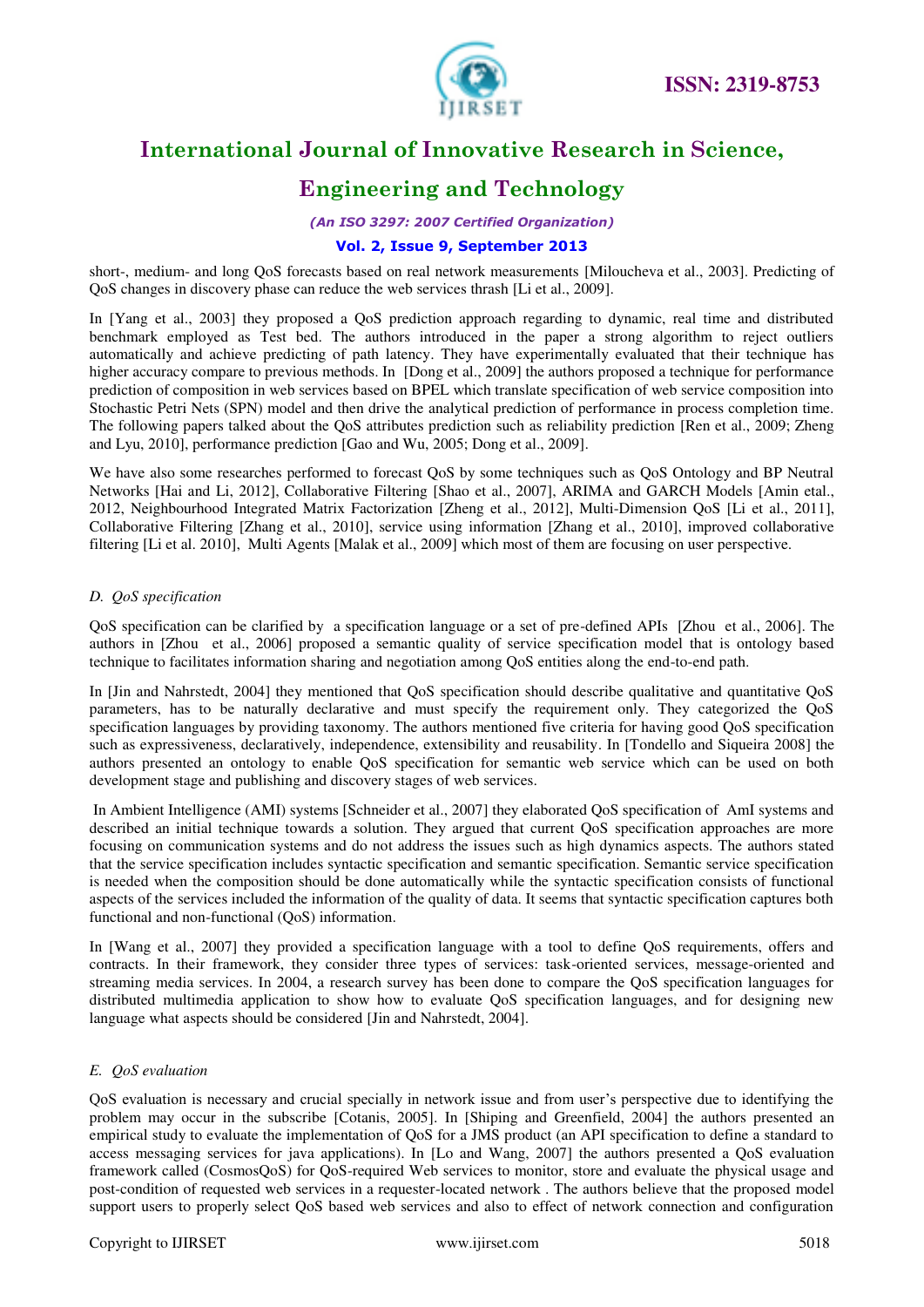

# **Engineering and Technology**

*(An ISO 3297: 2007 Certified Organization)* 

#### **Vol. 2, Issue 9, September 2013**

between user and providers. The authors in another research [Guo et al., 2008] have attempted to solve the QoS ranking problem in web service by proposing an algorithm for QoS evaluation based on neural network artificial intelligent.

OWL-s is a language to describe semantic web services. However, it does not consist of QoS evaluation details. For that purpose a research has been done to propose a new QoS evaluation model in semantic web services to enhance the precision, effectiveness and smartness of web service selection and auto discovery mechanism [Wu and Xia, 2008]. Another research [Cristofaro et al., 2009] proposed a QoS evaluation model for VOIP with video conference and examined the impact of various discipline and codecs on VOIP. The authors in another article [Li and Lu, 2009] proposed a new network QoS evaluation model based on customer satisfaction indices such as user behaviour and also technical factors to make it reasonable and comprehensive.

Regarding to network area again, the authors in another article [Liang et al., 2009] based on middleware presented a mechanism for QoS guarantee to meet the requirements of Wireless Sensor Networks (WSNs). They have also proposed a QoS evaluation model based on multi dimension technique to solve the QoS evaluation problems of network. It is quite obvious that in QoS evaluation part, most of the papers are related to network area such as [Audah etal., 2011; Kumar et al., 2011; Audah etal., 2011;Rejeb etal., 2011;Tymchenko and Kolodij 2008; Zhang et al., 2011; Qiang et al., 2009; Li et al., 2009; Umbert et al., 2007] not application level and service itself. From the paper it is obvious that there is no comprehensive reference for QoS concepts and their relationship to show what are QoS parameters exactly, how they can be predicted, how they can be computed and measured, how to evaluate the QoS parameters and how can we use them for our purpose specially regarding to application level and service itself to develop a desired web service.

#### VII. **CONCLUSION**

The idea of creating this paper came from huge lack of work regarding QoS matters especially in application level. Therefore, in this paper we have decided to show the lack of work systematically and reasonably. We have considered five major QoS scenarios such as QoS specification, computation, measurement, evaluation and prediction. The result clearly shows that there is a huge gap in predicting computing and specifying QoS especially in application level of web service development. It is quite obvious that for the future work there are still lots of work need to be done to fulfil the gap of QoS scenarios especially in the application level and particularly in the initial stage of web service development phase.

#### **REFERENCES**

Amin, A., Colman, A., & Grunske, L.. An Approach to Forecasting QoS Attributes of Web Services Based on ARIMA and GARCH Models. In the Proceedings of IEEE 19<sup>th</sup> International Conference on Web Services (pp. 74-81), 2012.

Audah, L., Sun, Z, & Cruickshank. H.. QoS Evaluation of HTTP over Satellites. In the Proceedings of IEEE International Conference on Cyber-Enabled Distributed Computing and Knowledge Discovery (pp. 177-182) ,2011.

Audah, L., Sun, Z. & Cruickshank. H.. QoS evaluation of multiservice applications over integrated satellite-terrestrial networks. In the 3rd International Congress on Ultra Modern Telecommunications and Control Systems and Workshops (ICUMT) (pp. 1-8), 2011.

Rejeb, S.B. and Tabbane, S.. A novel cross-layer design and QoS evaluation for wireless multiservice networks. In the Proceedings of the  $7<sup>th</sup>$ International Wireless Communications and Mobile Computing Conference (IWCMC)(pp. 320-325) , 2011.

 Wang, C., Wang, G., Wang, H., Chen, A., & Santiago, R.. Quality of Service Contract Specification, Establishment, and Monitoring for Service Level Management. *Journal of Object Technology*, 6(11), Special Issue on Advances in Quality of Service Management, 25-44, 2007.

Zhou, C., Chia, L.T., & Lee, B.S.. Semantics in service discovery and QoS measurement. *IT Professional*, 7(2): 29-34, 2005.

Shi, C., Lin, D., & Ishida, T.. User-Centered QoS Computation for Web Service Selection. In the proceedings of IEEE 19<sup>th</sup> International Conference on Web Services (pp. 456-463) , 2012.

Cotanis, I.. A statistical measurement model for the 3G networks QoS evaluation. In the Proceedings of IEEE Wireless Communications and Networking Conference (pp. 1231-1235) , 2005.

 Schneider, D., Anastasopoulos, M., Bayer, J., Becker, M. & Webel, C.. QoS Specification in Ambient Intelligence Systems. In the Proceedings of IEEE International Conference Pervasive Services (pp. 295-300) ,2007.

 Niederprum, A., Hense, A., Kulenkampff, G., & Dieke, A.K.. *Quality of Service Objectives, Performance and Measurement in Relation to Community Universal Postal Service*, Final Report, wik-Consult, 2003.

Cristofaro, N.D., McGill, G., Sallahi, A., Davis, M., Alsibai, A., & St-Hilaire, M.. QoS evaluation of a voice over IP network with video: A case study. In the Proceedings of the Canadian Conference on Electrical and Computer Engineering (pp. 288-292) ,2009.

Qiang, D., Xie, D.L., & Chen, S.Z.. A Fuzzy Logic Based QoS Evaluation Model for Wireless Sensor Network. In the Proceedings of the 5<sup>th</sup> International Conference on Wireless Communications, Networking and Mobile Computing (pp. 1-4) ,2009.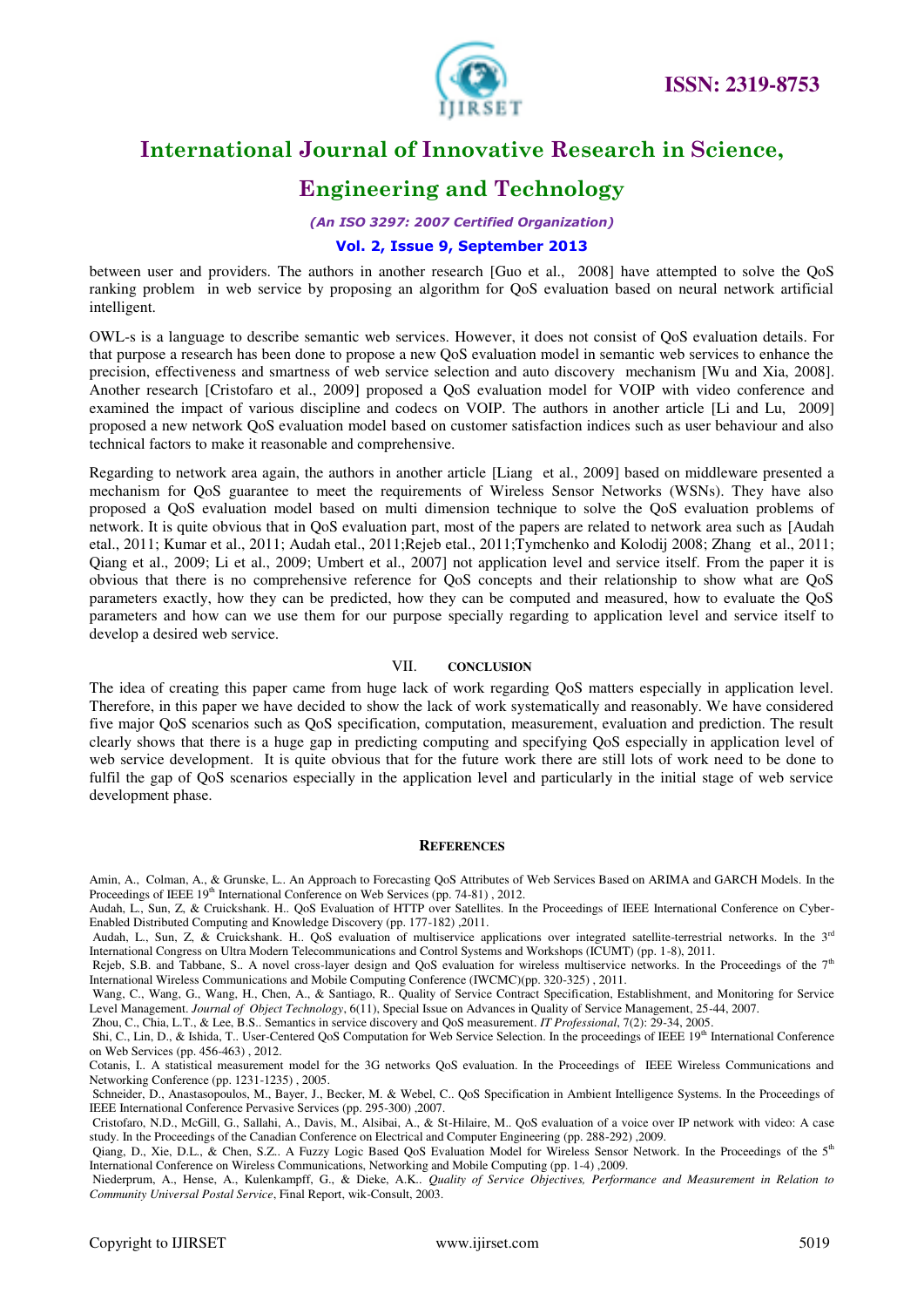

# **Engineering and Technology**

*(An ISO 3297: 2007 Certified Organization)* 

#### **Vol. 2, Issue 9, September 2013**

 Liu, G.Q., Zhu, Z.L., Li, D.C., & Liu, Y.. A Method of QoS Measurement Based on User Behavior Analysis. In the Proceedings of IEEE International Conference on e-Business Engineering, (pp. 383-387) ,2009.

 Dong, H., Hussain, F.K., and Chang, E.. Semantic Service Retrieval and QoS Measurement in the Digital Ecosystem Environment. In the Proceedings of the International Conference on Complex, Intelligent and Software Intensive Systems, (pp. 153-160), 2010.

Zhang, H., Zhimin, A., & Tian, Z. QoS evaluation based on extend E-Model in VoIP. In the Proceedings of the 13<sup>th</sup> International Conference on Advanced Communication Technology, (pp. 852-854), 2011.

 Miloucheva, I., Muller, E., & Anzaloni, A.. A practical approach to forecast Quality of Service parameters considering outliers. Retrieved March 20, 2013, from http://www.ist-intermon.org/workshop/papers/06\_03\_end\_arima\_corrected.pdf ,2003.

 Jin, J., & Nahrstedt, K.. QoS specification languages for distributed multimedia applications: a survey and taxonomy. *MultiMedia, IEEE*, 11(3): 74- 87. 2004.

 Liang, J.B., Chen, N.J., & Yu, M.M.. A cloud model based multi-dimension QoS evaluation mechanism for Wireless Sensor Networks. In the Proceedings of the 4<sup>th</sup> International Conference on Computer Science & Education, (pp. 348-352) ,2009.

Kitchenham, B.. *Guidelines for Performing Systematic Literature Reviews in Software Engineering*. (Technical Report EBSE-2007-01), Keele University and University of Durham, UK, 2007.

Kumar, W., Muhtar, A., Qazi, B.R., & Elmirghani, J.M.H.. Energy and QoS Evaluation for a V2R Network. In the Proceedings of IEEE Global Telecommunications Conference (GLOBECOM 2011), (pp. 1-5) ,2011.

Li, C.C., Cui, L.Q., Yue, D., & Feng, W.X.. A QoS prediction approach based on improved collaborative filtering. In the Proceedings of the 2<sup>nd</sup> International Conference on Advanced Computer Control (ICACC), (pp. 519-522) ,2010.

Li, M., Huai, J.P., & Guo, H.P. An Adaptive Web Services Selection Method Based on the QoS Prediction Mechanism. In the Proceedings of IEEE/WIC/ACM International Joint Conference on Web Intelligence and Intelligent Agent Technology - Volume 01, IEEE Computer Society, (pp. 395-402) , 2009.

 Hai, Y., & Li, X.. A Web Service QoS Predicting Algorithm based on QoS Ontology and BP Neutral Networks. *International Journal of Advancements in Computing Technology,* 4(4), 199, 2012.

Zhou, L., Pung, H.K., & Ngoh, L.H.. Towards Semantic Modeling for QoS Specification. In the Proceedings of the 31<sup>st</sup> IEEE Conference on Local Computer Networks, (pp. 361-368) , 2006.

 Shao, L., Zhang, J., Wei, Y., Zhao, J., Xie, B., & Mei, H.. Personalized QoS Prediction forWeb Services via Collaborative Filtering. In the Proceedings of IEEE International Conference on Web Services, (pp. 439-446) ,2007.

Liu, Y., Ngu, A.H.H., & Zeng, L. QoS computation and policing in dynamic web service selection. In the Proceedings of the 13<sup>th</sup> International World Wide Web Conference on Alternate track papers & posters. New York, NY, USA, ACM, (66-73) , 2004.

 Lo, N.W. and Wang, C.H. Web services QoS evaluation and service selection framework - a proxy-oriented approach. In the Proceedings of IEEE Region 10 Conference TENCON 2007, (pp. 1-5) , 2007.

Guo, L.Y., Chen, H.P., Yang, G., & Fei, R.Y.. A QoS Evaluation Algorithm for Web Service Ranking Based on Artificial Neural Network. In the Proceedings of the International Conference on Computer Science and Software Engineering, (pp. 318-384) , 2008.

Li, L., Rong, M., & Zhang, G.. A web service OoS prediction approach based on multi-dimension OoS. In the Proceedings of the 6<sup>th</sup> International Conference on Computer Science & Education (ICCSE), (pp.1319-1322) , 2011.

Malak, J. S., Mohsenzadeh, M., & Seyyedi, M.A. Web Service QoS Prediction Based on Multi Agents. In the Proceedings of the International Conference on Computer Technology and Development, (pp. 265-269) , 2009.

Moussa, A. S., & Kohout, L.J. Using BK-products of fuzzy relations in quality of service adaptive communication. In the Proceedings of the Joint 9th IFSA World Congress and 20th NAFIPS International Conference, (pp. 681-686) , 2001.

Ren, Y., Gu, Q., Qi, J., & Chen, D. Reliability Prediction of Web Service Composition Based on DTMC. In the Proceedings of the 3<sup>rd</sup> IEEE International Conference on Secure Software Integration and Reliability Improvement, (pp. 369-375) , 2009.

Ryoki, N., Kawhara, K., Ikenaga, T., & Oie, Y. Performance analysis of queue length distribution of tandem routers for QoS measurement. In the Proceedings of Symposium on Applications and the Internet (SAINT) Workshops, (pp. 82-87), 2002.

Saito, Y., Hasegawa, M., & Murata, Y. A Fast and Efficient End-to-End QOS Measurement Scheme for Real Seamless Handover. In the Proceedings of IEEE 18<sup>th</sup> International Symposium on Personal, Indoor and Mobile Radio Communications, (pp. 1-5), 2007.

Shiping, C., & Greenfield, P. QoS evaluation of JMS: an empirical approach. System Sciences. In the Proceedings of the  $37<sup>th</sup>$  Annual Hawaii International Conference on System Sciences, (pp. 1-10) ,2004.

Syed Muhammad, A. A framework for QoS computation in web service and technology selection. *Computer Standards & Interfaces*, 28(6): 714-720, 2006.

Tondello, G. F., & Siqueira, F. The QoS-MO ontology for semantic QoS modeling. In the Proceedings of the 2008 ACM Symposium on Applied Computing. Fortaleza, Ceara, Brazil, ACM, (pp. 2336-2340, 2008.

Tymchenko, O., & Kolodij, R. Analysis of QoS evaluation methods for VoIP applications. In the Proceedings of International Conference on Modern Problems of Radio Engineering, Telecommunications and Computer Science, (pp. 482) ,2008.

Umbert, A., Budzisz, L., Vucevic, N., & Bernardo, F. An all-IP heterogeneous wireless testbed for RAT selection and e2e QoS evaluation. In the proceedings of the International Conference on Next Generation Mobile Applications, Services and Technologies, (pp. 310-315) , 2007.

Wagner, F., Klein, A., Klopper, B., Ishikawa, F., & Honiden, S. Multi-objective Service Composition with Time- and Input-Dependent QoS. In the Proceedings of IEEE 19<sup>th</sup> International Conference on Web Services, (pp. 234-241), 2012.

Afzal, W., Torkar, R., & Feldt, R. A Systematic Mapping Study on Non-Functional Search-Based Software Testing. In the Proceedings of the 20th International Conference on Software Engineering and Knowledge Engineering (SEKE'08), San Francisco, CA, USA, Knowledge Systems Institute Graduate School, (pp. 42-46), 2008.

Wu, J. & Xia, H. Study of Adaptive Qos Evaluation Model for Semantic Web Service. In the Proceedings of the International Conference on Information Management, Innovation Management and Industrial Engineering, ICIII '08, (pp. 480-483) ,2008.

Chen, Y.P., Li, Z.Z., Jin, Q.X., & Wang, C. Study on QoS Driven Web Services Composition. *Springer-Verlag Berlin Heidelberg*, 3841: 702-707, 2006.

[Yang, J.R., Hu, R.M., Chen, J., & Zhong, J.B. A Service-Oriented Framework of Distributed QoS Measurement Based on Multi-Agent for Overlay Network. In the Proceedings of the International Conference on Communication Software and Networks, ICCSN '09, (pp. 158-162) , 2009.